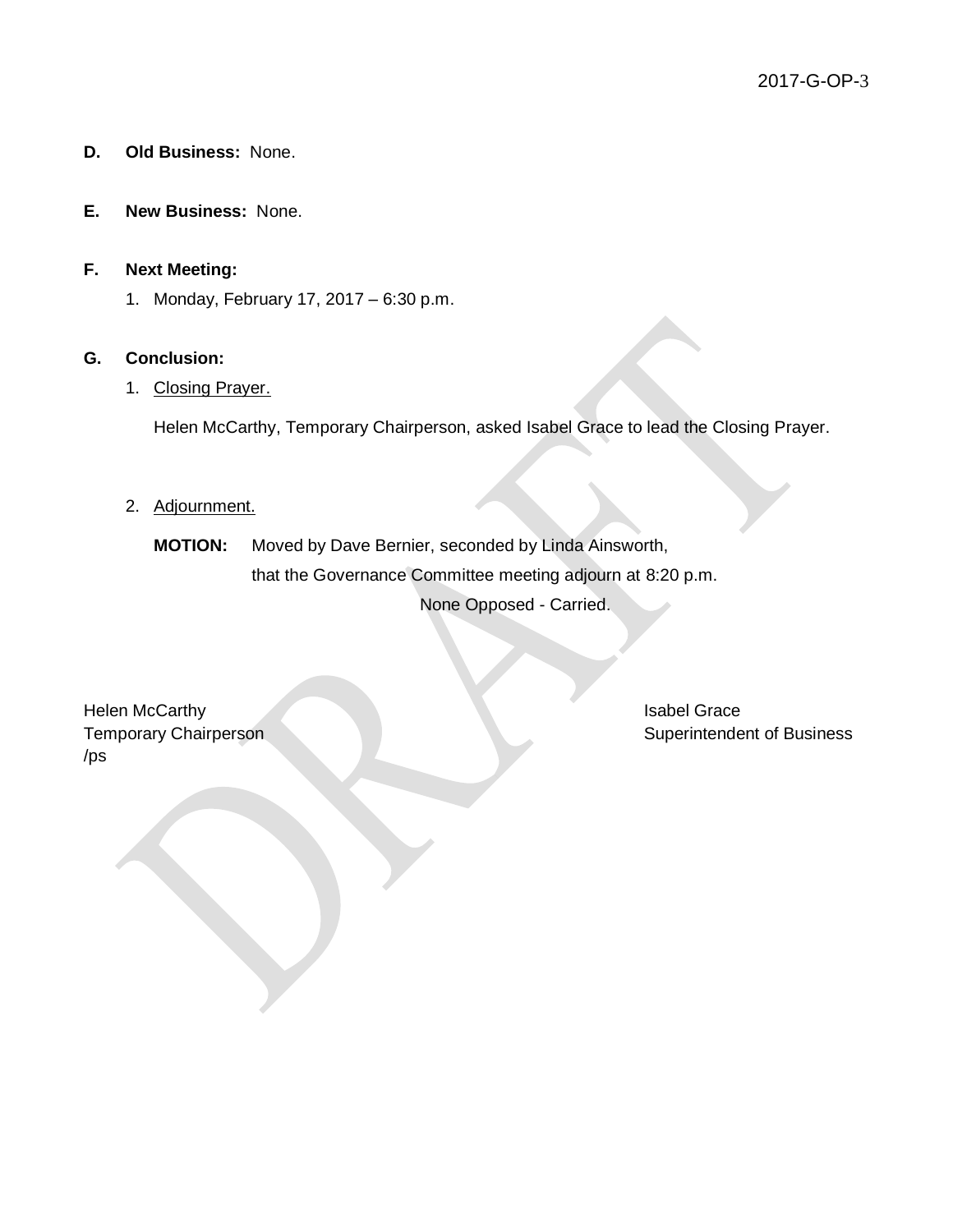

Box 2064, Suite 1804 20 Eglinton Avenue West Toronto, Ontario M4R 1K8 T. 416.932.9460 F. 416.932.9459 ocsta@ocsta.on.ca [www.ocsta.on.ca](http://www.ocsta.on.ca/)

Patrick Daly, *President* Beverley Eckensweiler, *Vice President* Nick Milanetti, *Executive Director*

February 6, 2017

| TO: | Chairpersons and Directors of Education |
|-----|-----------------------------------------|
|     | All Catholic District School Boards     |

**FROM:** Patrick Daly, President

## **SUBJECT: Executive Compensation Framework**

Further to our previous updates, the four publicly funded school systems agreed to work together with a Steering Committee to create a provincial executive compensation framework. This framework would support member boards in the process of meeting the compliance requirements and deadline of September 2017 legislated in the *Broader Public Sector Executive Compensation Act, 2014*. Since that time, also released from the Treasury were an Executive Compensation Framework Regulation, an Executive Compensation Guide (September 2016) and a Compliance Directive (January 2017).

A Steering Committee was established composed of representatives from the leadership in the four publicly funded school systems through their various Associations, including directors of education, supervisory officers and trustees. Nick Milanetti, Sharon Duffy and I represent and have attended the Steering Committee meetings on behalf of OCSTA. Working with an external third party expert in employee compensation programs, the focus of the Steering Committee is to develop a provincial executive compensation framework for school boards that is based on the principles of effective compensation management and meets the requirements of the legislation and regulations.

The Steering Committee agreed to the following considerations and guiding principles that would be used to guide the development of a provincial Executive Compensation Framework for use at the local level to produce locally driven public sector comparators and salary ranges:

## Considerations

- Equity,
- Flexibility,
- Transparency and;
- Local autonomy.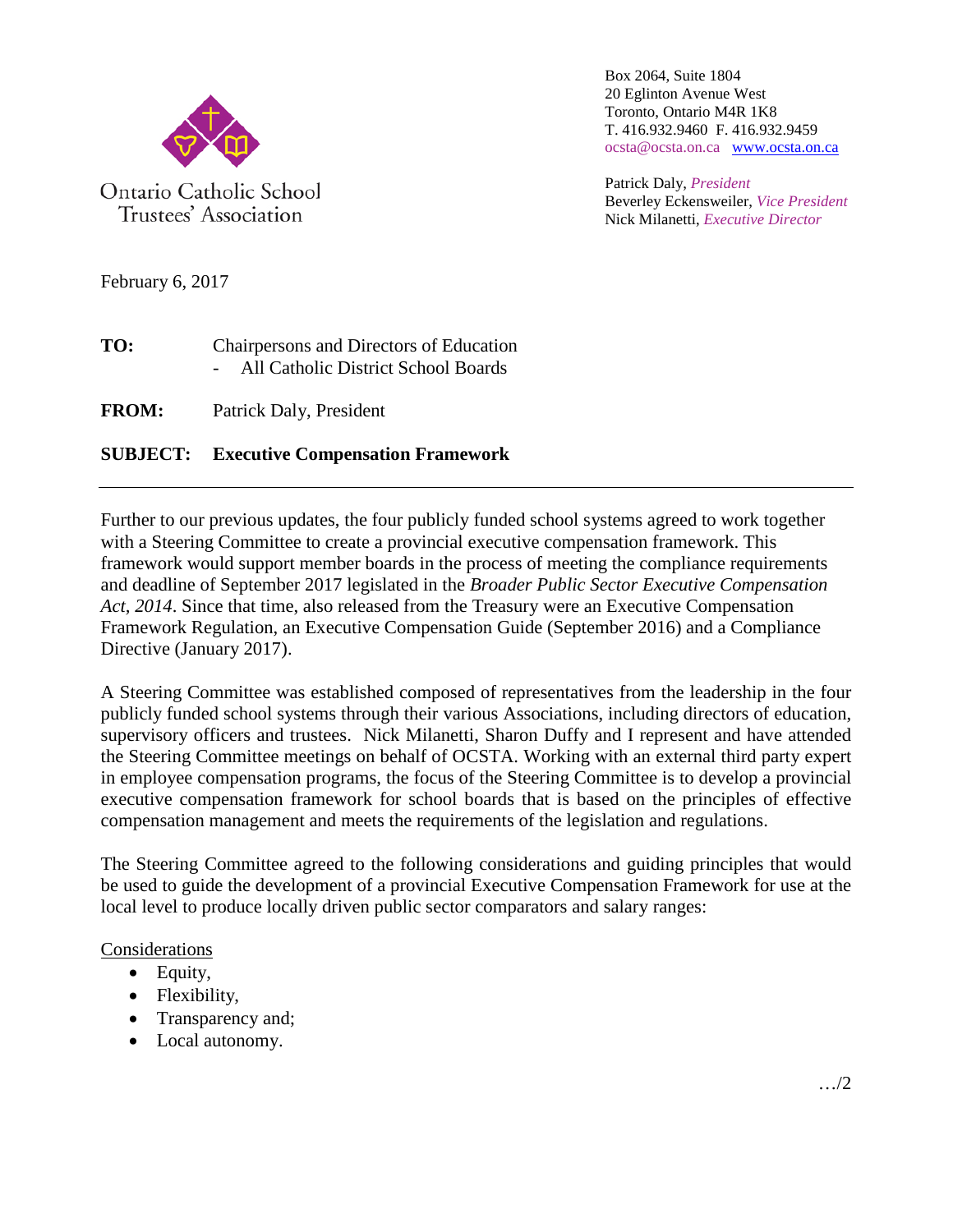Guiding Principles

- 1. Partner associations collaboration,
- 2. Locally driven decision-making,
- 3. Development of a common, operational, flexible, provincial framework that produces opportunity for locally driven public sector comparators and salary range,
- 4. Recognition of the school board as the employer, and;
- 5. Expertise of Mercer Consulting compensation specialists, a third party neutral expert to overlay the parameters of the Regulation on the research that was previously completed for directors and supervisory officer compensation.

Being mindful of the compliance deadline of September 2017 for school boards, work is well underway.

The Steering Committee has held two meetings and several discussions as we move the work forward in consultation with both the Mercer specialists and Treasury representatives. Two more meetings are planned along with teleconferences, where necessary, with a focus on sharing a completed Executive Compensation Framework package with boards in March.

March was selected to give boards as much time as possible to:

- work on their local Executive Compensation Plans between April and June,
- post the plan on a public website for 30 days, and;
- collect the feedback and post the final plan by the deadline date of September 5, 2017.

Since Mercer's is the organization that developed the original Executive Compensation Framework for CODE, the Steering Committee agreed to continue to work with Mercer compensation specialists to develop a new provincial executive compensation framework consistent with effective compensation practice and compliant with the Executive Compensation Act and Regulation. To help inform their work, it is understood that Mercer's consultants will use the original executive compensation framework developed for directors prior to the BPS legislation.

The Steering Committee, working with Mercer's and with advice from Treasury, agreed to create: a common provincial framework, compensation plan content and implementation tools; a compensation philosophy; and a simple communications, posting and consultation strategy.

Progress reports will be provided as the Steering Committee work progresses in its work.

If you have any questions regarding this matter please call us.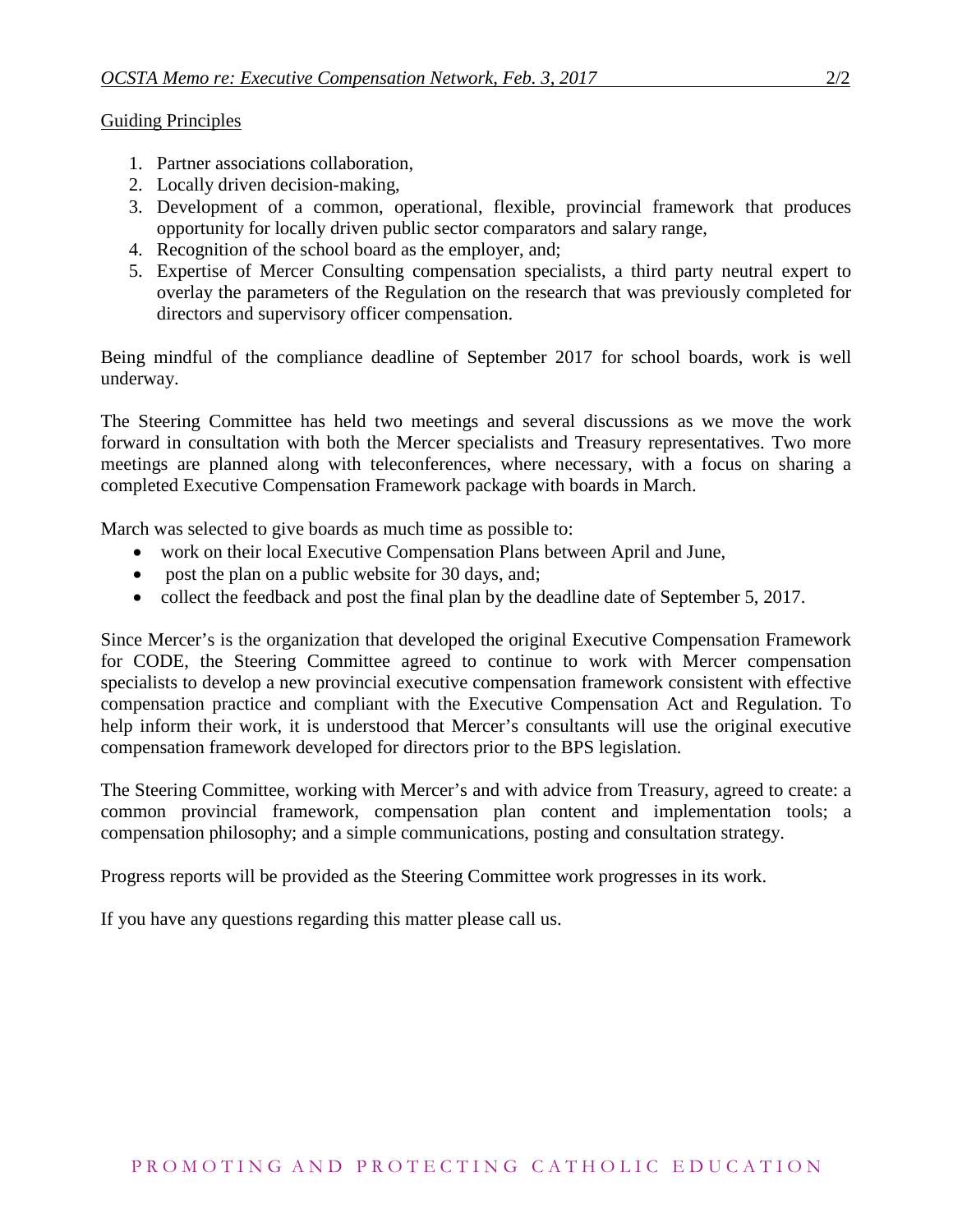**Ministry of Education** 

**Office of the ADM**  Financial Policy and Business Division 900 Bay Street 20th Floor, Mowat Block Toronto ON M7A 1L2

**Ministère de l'Éducation** 

**Bureau du sous-ministre adjoint**  Division des politiques financières et des opérations 900, rue Bay 20<sup>e</sup> étage, Édifice Mowat Toronto ON M7A 1L2



## **2017: B01**

| <b>MEMORANDUM TO:</b> | Directors of Education<br>Secretary/Treasurers of School Authorities                                                                            |
|-----------------------|-------------------------------------------------------------------------------------------------------------------------------------------------|
| <b>FROM:</b>          | Joshua Paul<br><b>Assistant Deputy Minister (Acting)</b><br><b>Financial Policy and Business Division</b>                                       |
| DATE:                 | February 7, 2017                                                                                                                                |
| <b>SUBJECT:</b>       | <b>BPS Executive Compensation Framework – approval</b><br>of non-Canadian public/BPS comparators form and<br>compliance directive posted online |

As you are aware, the Broader Public Sector Executive Compensation Framework regulation (O. Reg. 304/16) came into force on September 6, 2016 under the Broader Public Sector Executive Compensation Act, 2014 (BPSECA). The regulation sets out requirements that all designated employers must follow when establishing executive compensation programs.

Treasury Board Secretariat (TBS) has now issued two additional materials for designated employer to use in complying with these requirements.

- 1. The Executive Compensation Framework Compliance Report Directive requires all designated employers to submit reports concerning compliance with O. Reg. 304/16 and BPSECA. Each compliance report must include an attestation from the board's chair or highest ranking officer stating that the employer is compliant.
- 2. The Request for Approval to Use Private Sector and/or International Comparators Form must be submitted by employers who wish to use organizations from outside the Canadian public sector/BPS to calculate maximum salary and performancerelated pay for their executives.